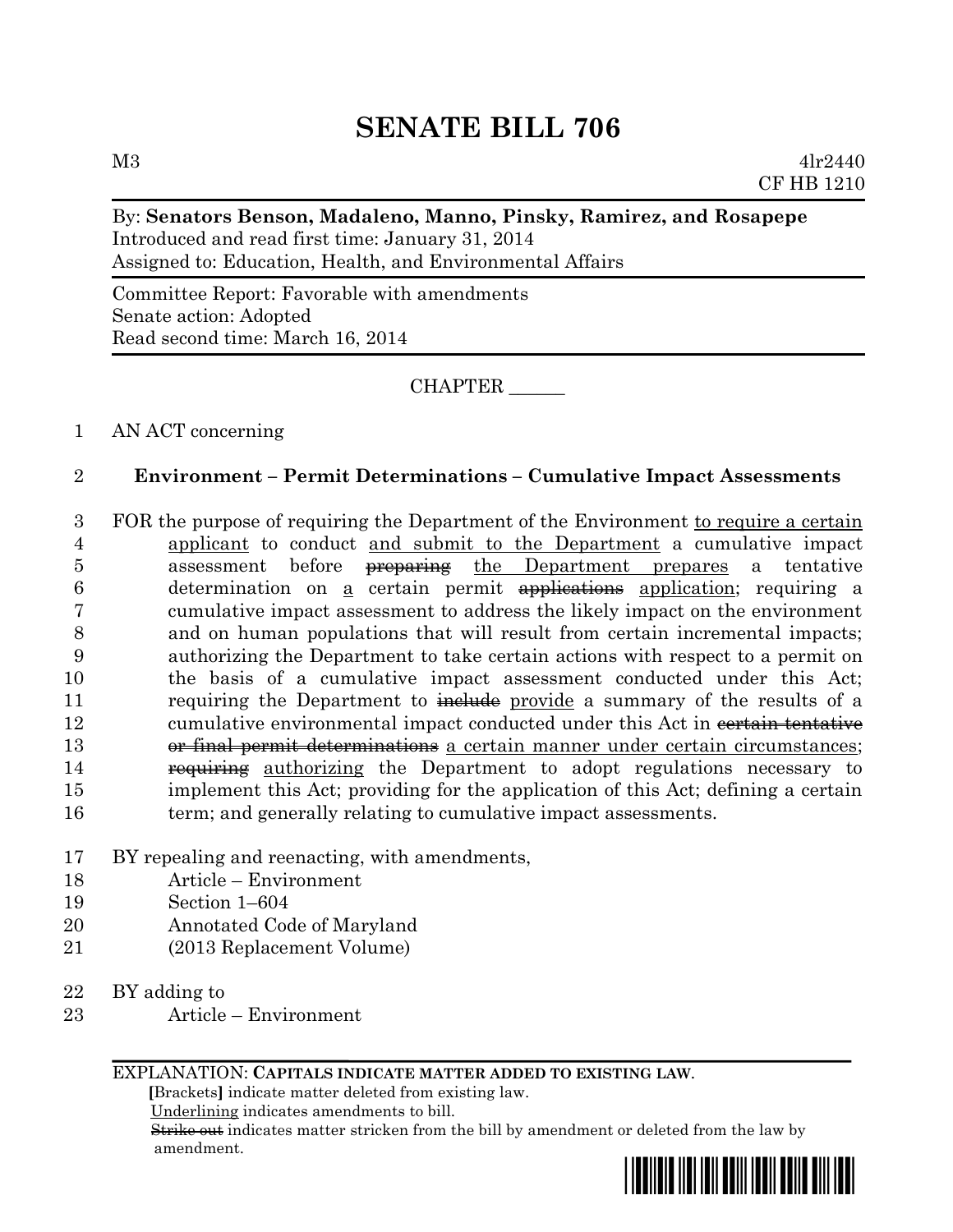|                                      | $\overline{2}$<br><b>SENATE BILL 706</b>                                                                                                                                                                                                                  |  |  |  |  |  |  |  |  |  |  |
|--------------------------------------|-----------------------------------------------------------------------------------------------------------------------------------------------------------------------------------------------------------------------------------------------------------|--|--|--|--|--|--|--|--|--|--|
| $\mathbf{1}$<br>$\sqrt{2}$<br>3<br>4 | Section $1-901$ through $1-903$ to be under the new subtitle "Subtitle 9.<br>Cumulative Impact Assessments"<br>Annotated Code of Maryland<br>(2013 Replacement Volume)                                                                                    |  |  |  |  |  |  |  |  |  |  |
| $\overline{5}$<br>6                  | SECTION 1. BE IT<br>ENACTED BY THE GENERAL ASSEMBLY OF<br>MARYLAND, That the Laws of Maryland read as follows:                                                                                                                                            |  |  |  |  |  |  |  |  |  |  |
| $\overline{7}$                       | <b>Article - Environment</b>                                                                                                                                                                                                                              |  |  |  |  |  |  |  |  |  |  |
| 8                                    | $1 - 604.$                                                                                                                                                                                                                                                |  |  |  |  |  |  |  |  |  |  |
| 9<br>10<br>11                        | After the Department receives the permit application, the<br>(a)<br>(1)<br>Department shall prepare a tentative determination, which shall include the following<br>information:                                                                          |  |  |  |  |  |  |  |  |  |  |
| 12                                   | (i)<br>A proposal to issue or to not issue a permit;                                                                                                                                                                                                      |  |  |  |  |  |  |  |  |  |  |
| 13                                   | Any proposed permit limitations and conditions;<br>(ii)                                                                                                                                                                                                   |  |  |  |  |  |  |  |  |  |  |
| 14<br>15                             | brief explanation of the<br>(iii)<br>A<br>Department's<br>tentative<br>determination; [and]                                                                                                                                                               |  |  |  |  |  |  |  |  |  |  |
| 16<br>17<br>18                       | A IF APPLICABLE, A BRIEF SUMMARY OF THE RESULTS<br>(IV)<br>OF THE CUMULATIVE IMPACT ASSESSMENT REQUIRED UNDER § 1-902 OF THIS<br><b>TITLE; AND</b>                                                                                                        |  |  |  |  |  |  |  |  |  |  |
| 19                                   | $\left[\text{(iv)}\right]$ (V)<br>Any proposed schedule of compliance.                                                                                                                                                                                    |  |  |  |  |  |  |  |  |  |  |
| 20<br>21<br>22                       | (2)<br>If the tentative determination is to issue a permit, the tentative<br>determination shall include a draft permit, which shall be available to the public for<br>inspection and copying.                                                            |  |  |  |  |  |  |  |  |  |  |
| 23<br>24<br>25                       | The Department shall publish a notice of the tentative<br>(3)<br>determination. This publication shall allow 30 calendar days for public comment<br>before the issuance of the final determination.                                                       |  |  |  |  |  |  |  |  |  |  |
| 26<br>27<br>28                       | The Department shall schedule a public hearing on the<br>(4)<br>(i)<br>tentative determination when a written request for a public hearing is made within 20<br>days of publication of a notice of the tentative determination.                           |  |  |  |  |  |  |  |  |  |  |
| 29<br>30<br>31<br>32                 | The public hearing may be canceled if all persons who made<br>(ii)<br>timely written requests withdraw the requests prior to the meeting. In addition, the<br>Department may schedule a public hearing on a tentative determination at its<br>discretion. |  |  |  |  |  |  |  |  |  |  |
| 33                                   | The Department shall prepare a final determination if:<br>(1)<br>(b)                                                                                                                                                                                      |  |  |  |  |  |  |  |  |  |  |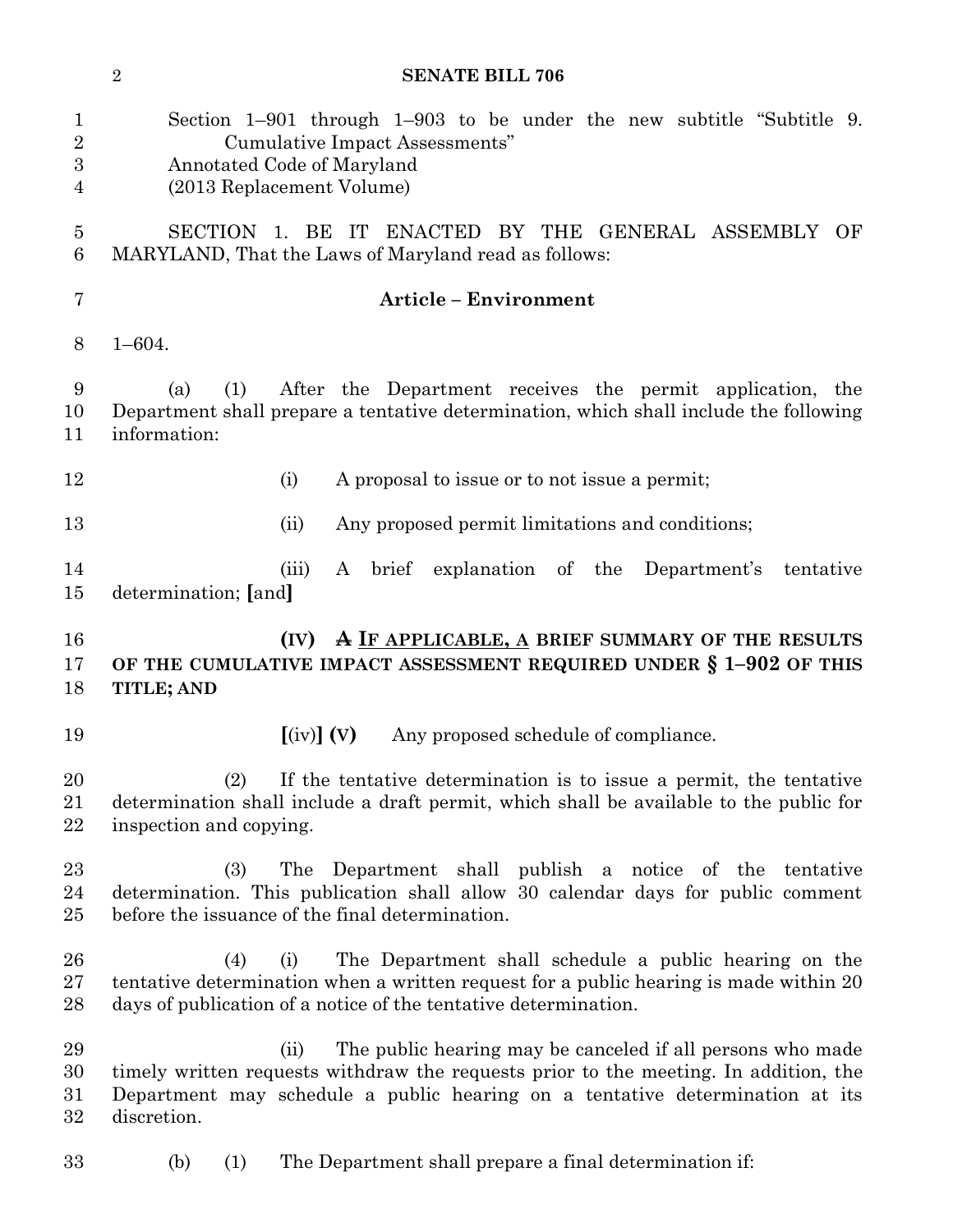#### **SENATE BILL 706** 3

 (i) Written comments adverse to the tentative determination were received by the Department within 30 days after the publication of the notice of tentative determination pursuant to this section; (ii) Comments adverse to the tentative determination were received in writing at, or within 5 days after, the public hearing conducted pursuant to this section; (iii) Comments adverse to the tentative determination were received orally at the public hearing conducted pursuant to this section and the Department prepared a transcript of the comments made at the hearing; or (iv) The final determination is substantively different from the tentative determination and all persons aggrieved by the final determination have not waived, in writing, their right to request a contested case hearing. (2) If the Department is required to prepare a final determination under this section, the Department shall publish a notice of the final determination. (3) If the Department is not required to prepare a final determination under this section, the tentative determination is a final decision by the Department when the permit is issued or denied. **SUBTITLE 9. CUMULATIVE IMPACT ASSESSMENTS. 1–901. IN THIS SUBTITLE, "POLLUTION" MEANS: (1) "AIR POLLUTION" AS DEFINED IN § 2–101 OF THIS ARTICLE; AND (2) "POLLUTION" AS DEFINED IN § 5–101 OF THIS ARTICLE. 1–902. (A) THIS SECTION SUBTITLE APPLIES ONLY TO ONLY: (1) TO APPLICATIONS FOR THE FOLLOWING PERMITS ISSUED BY THE DEPARTMENT: (1) (I) AIR QUALITY CONTROL PERMITS TO CONSTRUCT SUBJECT TO § 2–404 OF THIS ARTICLE FOR A NEW SOURCE OR A MAJOR MODIFICATION TO AN EXISTING SOURCE THAT IS SUBJECT TO 40 C.F.R. § 52.21**

**OR COMAR 26.11.17;**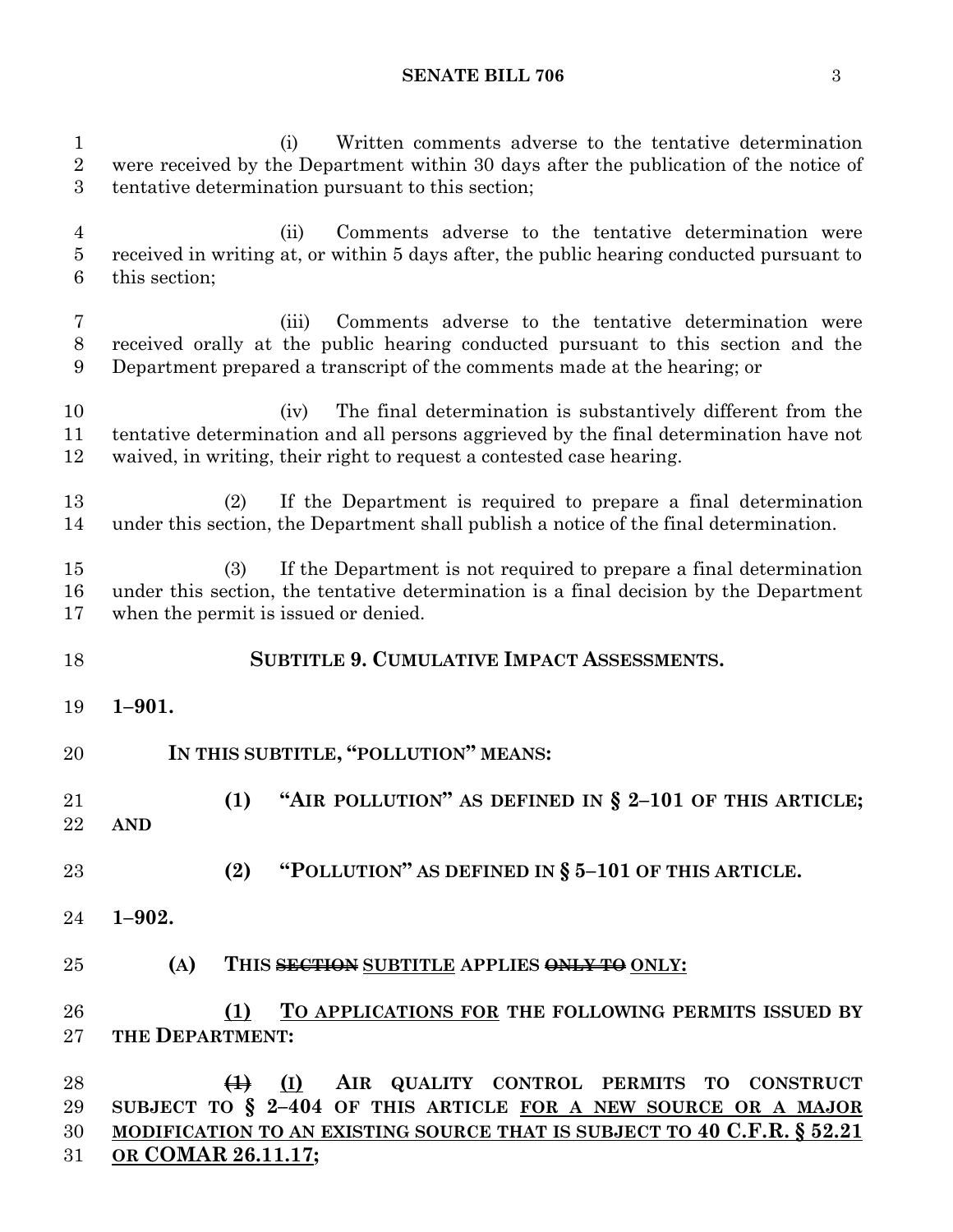**SENATE BILL 706**

 **(II) AIR QUALITY PERMITS TO CONSTRUCT SUBJECT TO MINOR NEW SOURCE REVIEW; (2) (III) PERMITS TO INSTALL, MATERIALLY ALTER, OR MATERIALLY EXTEND LANDFILL SYSTEMS, INCINERATORS FOR PUBLIC USE, OR RUBBLE LANDFILLS LANDFILLS, SOLID WASTE TRANSFER STATIONS, OR SOLID WASTE PROCESSING FACILITIES SUBJECT TO § 9–204 OF THIS ARTICLE; (3) (IV) PERMITS TO DISCHARGE POLLUTANTS TO WATERS OF THE STATE ISSUED FOR NEW INDUSTRIAL FACILITIES IN ACCORDANCE WITH § 9–323 § 9–323(A) OF THIS ARTICLE; (4) (V) PERMITS TO INSTALL, MATERIALLY ALTER, OR MATERIALLY EXTEND A STRUCTURE USED FOR STORAGE OR DISTRIBUTION OF ANY TYPE OF SEWAGE SLUDGE ISSUED, RENEWED, OR AMENDED ISSUED IN ACCORDANCE WITH § 9–231 OF THIS ARTICLE; (5) (VI) PERMITS TO OWN, ESTABLISH, OPERATE, OR MAINTAIN A NEW CONTROLLED HAZARDOUS SUBSTANCE FACILITY ISSUED IN ACCORDANCE WITH § 7–232 OF THIS ARTICLE; (6) (VII) PERMITS TO OWN, ESTABLISH, OPERATE, OR MAINTAIN A NEW HAZARDOUS MATERIAL FACILITY ISSUED IN ACCORDANCE WITH § 7–103 OF THIS ARTICLE; AND (7) (VIII) PERMITS TO OWN, ESTABLISH, OPERATE, OR MAINTAIN A NEW LOW–LEVEL NUCLEAR WASTE FACILITY ISSUED IN ACCORDANCE WITH § 7–232 OF THIS ARTICLE. ARTICLE; AND (2) WHEN THE PROPOSED FACILITY OR ACTIVITY AUTHORIZED UNDER THE PERMIT WOULD BE LOCATED IN AN UNINCORPORATED COMMUNITY IN PRINCE GEORGE'S COUNTY THAT: (I) IS BORDERED TO THE NORTH BY A U.S. HIGHWAY AND TO THE SOUTH BY A STATE HIGHWAY; (II) IS WITHIN 2 MILES OF A PARKWAY MAINTAINED BY THE NATIONAL PARK SERVICE; (III) IS WITHIN 1 MILE OF A METRO STATION; (IV) IS WITHIN 1.5 MILES OF THE DISTRICT OF COLUMBIA;**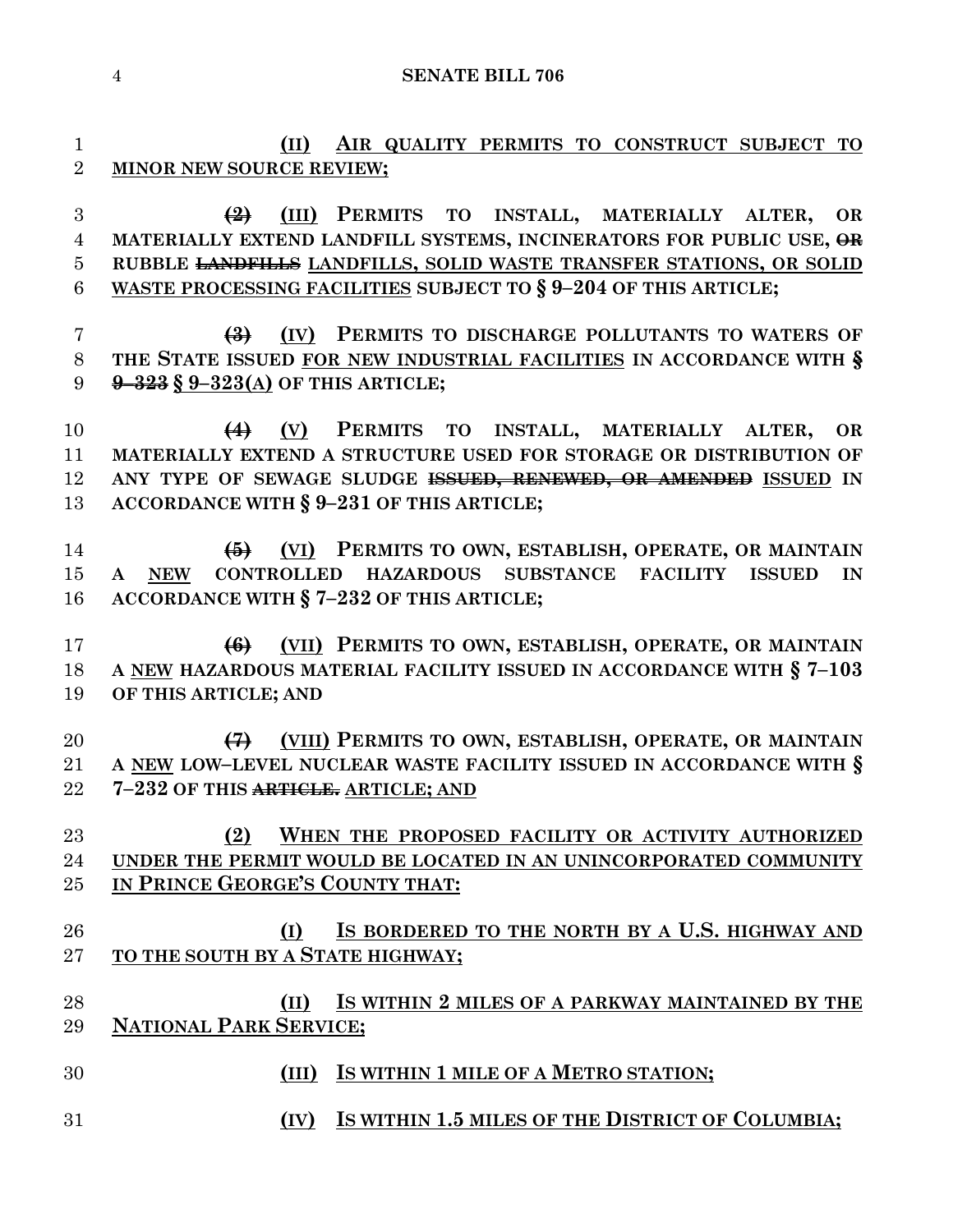#### **SENATE BILL 706** 5

 **(V) HAS EXPERIENCED AIR QUALITY ALERT DAYS OF DANGEROUS AIR QUALITY FOR SENSITIVE POPULATIONS; AND (VI) IS LOCATED NEAR SEVERAL HEAVILY TRAFFICKED STATE AND COUNTY ROADS THAT CARRY BOTH TRUCK AND AUTOMOBILE TRAFFIC. (B) (1) BEFORE PREPARING A TENTATIVE DETERMINATION ON AN APPLICATION FOR A PERMIT LISTED UNDER SUBSECTION (A) OF THIS SECTION, THE DEPARTMENT SHALL REQUIRE THE PERMIT APPLICANT TO CONDUCT A CUMULATIVE IMPACT ASSESSMENT. (2) THE CUMULATIVE IMPACT ASSESSMENT SHALL ADDRESS THE LIKELY IMPACT ON THE ENVIRONMENT AND ON HUMAN POPULATIONS THAT WILL RESULT FROM THE INCREMENTAL IMPACT OF THE PROPOSED FACILITY OR ACTIVITY AUTHORIZED UNDER THE PERMIT WHEN ADDED TO THE IMPACT OF OTHER PAST, PRESENT, AND REASONABLY FORESEEABLE FUTURE PAST AND PRESENT SOURCES OF POLLUTION. (3) THE APPLICANT SHALL SUBMIT THE CUMULATIVE IMPACT ASSESSMENT TO THE DEPARTMENT WITHIN A TIME FRAME DETERMINED BY THE DEPARTMENT. (C) THE DEPARTMENT SHALL REVIEW THE CUMULATIVE IMPACT ASSESSMENT SUBMITTED BY AN APPLICANT UNDER THIS SECTION. (C) (D) ON THE BASIS OF A CUMULATIVE IMPACT ASSESSMENT CONDUCTED UNDER THIS SECTION, THE DEPARTMENT MAY: (1) REQUIRE ADDITIONAL ASSESSMENT, AS THE DEPARTMENT CONSIDERS NECESSARY; (1) (2) MAKE A DETERMINATION TO ISSUE OR TO NOT ISSUE A PERMIT; OR (2) (3) PROPOSE ANY PERMIT LIMITATIONS OR CONDITIONS THE DEPARTMENT DETERMINES NECESSARY TO MITIGATE ADVERSE IMPACTS ON THE ENVIRONMENT AND HUMAN POPULATIONS. (D) (E) THE DEPARTMENT SHALL INCLUDE PROVIDE A SUMMARY OF THE RESULTS OF THE CUMULATIVE IMPACT ASSESSMENT CONDUCTED UNDER THIS SECTION IN ANY SECTION:**